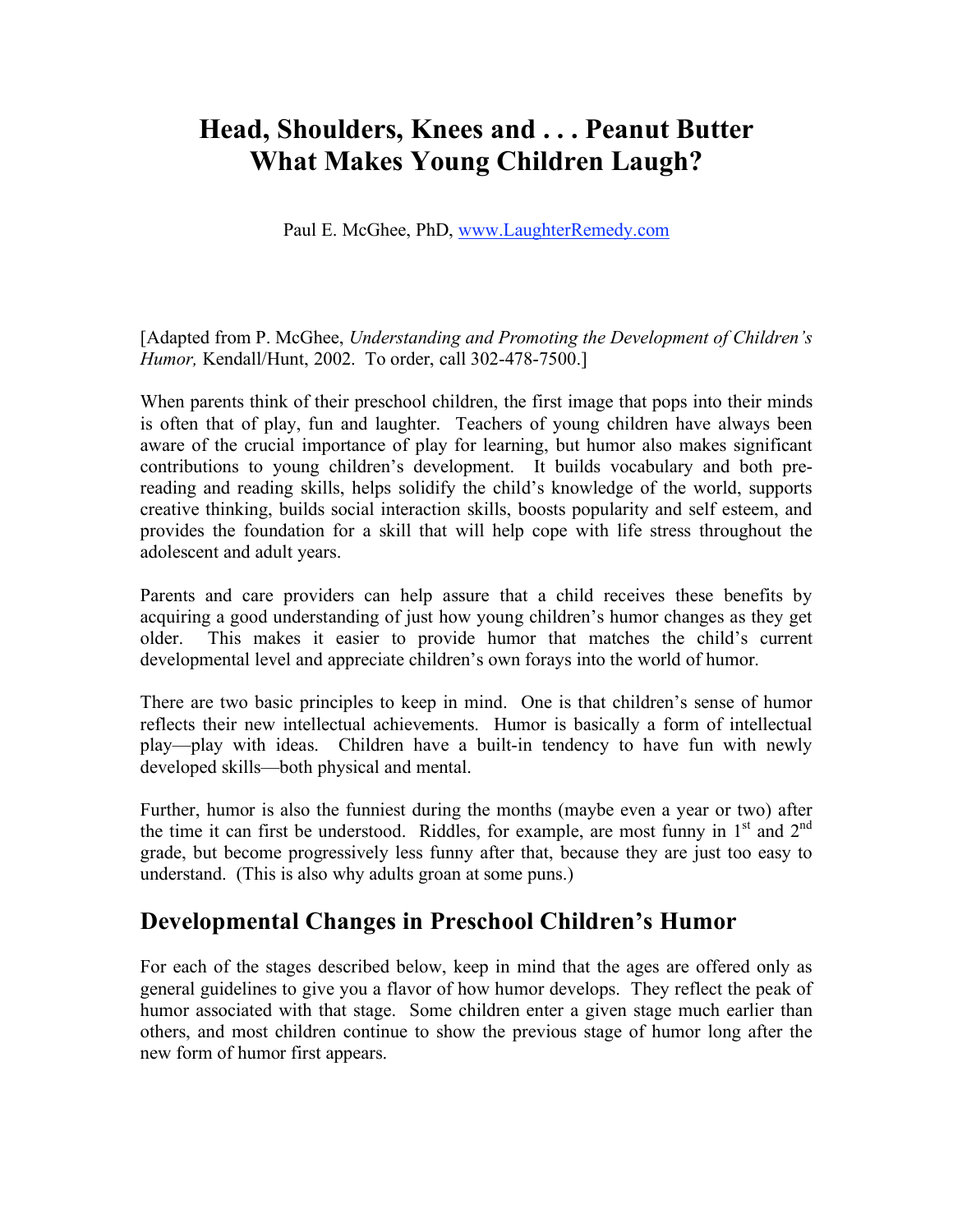Humor first appears when children acquire a solid enough understanding of basic features of their world to know that distortions or incongruous presentations of those features are "wrong" or, in older preschoolers, "impossible."

### **Stage 1: Laughter at the Attachment Figure** (6 to 12 or 15 months)

In my view, the earliest form of humor is reacted to, rather than created. The infant's parents (or other primary attachment figures) are the most important part of her life. And since parents are generally around, their faces and behavior are the best-learned features of the infant's new world. Parents are also emotionally important to the infant, and are associated with satisfying basic needs. So it's not surprising that the earliest form of humor experienced by infants involves things parents do.

By the age of six or seven months, you can find infants laughing at any unusual behavior of a parent. This might include something like: **waddling like a penguin, making silly faces, sticking half a banana out of the mouth, making exaggerated animal sounds (barking, mooing, etc.), sucking on a baby bottle, and so forth.** If you haven't done these to amuse your infant, you might want to give it a try.

These things are funny because infants recognize them as something beyond parents' usual behaviors. If the child's parents had always walked like penguins or had bananas sticking out of their mouths for the first six months of the child's life, these would be normal behaviors and would not be funny.

When my son was 7 months old, holding a (clean) diaper under my nose was always funny. At 9 months, doing an exaggerated "Aaaaachoo!" after his own sneeze made him laugh hard. After the second or third time, I only had to do the "Aaaaah" part to get a laugh.

One mother noticed that her baby seemed to be having trouble getting milk from her bottle. Guessing that the nipple was clogged, she just popped the bottle into her own mouth to check it out. The baby laughed as soon as she saw the bottle in her mother's mouth.

### **Stage 2: Treating an Object as a Different Object** (12 or 15 months to 3, 4 or 5 years)

By the beginning of the second year, infants begin to show a new and exciting behavior—pretend. For the first time, they start treating objects as if the objects were something else. Not all pretend play at this or any other age is humor, but it is this capacity for pretend that paves the way for the earliest humor created by the child.

Once the first birthday is passed, you may begin to see any of the following: **putting a bowl, diaper, washcloth, etc., on her (or your) head as a hat; using any small long object as a toothbrush; or holding a shoe (or spoon) to her ear saying, "Hello daddy."** At 26 months, my son, who did not want to cooperate with an imminent diaper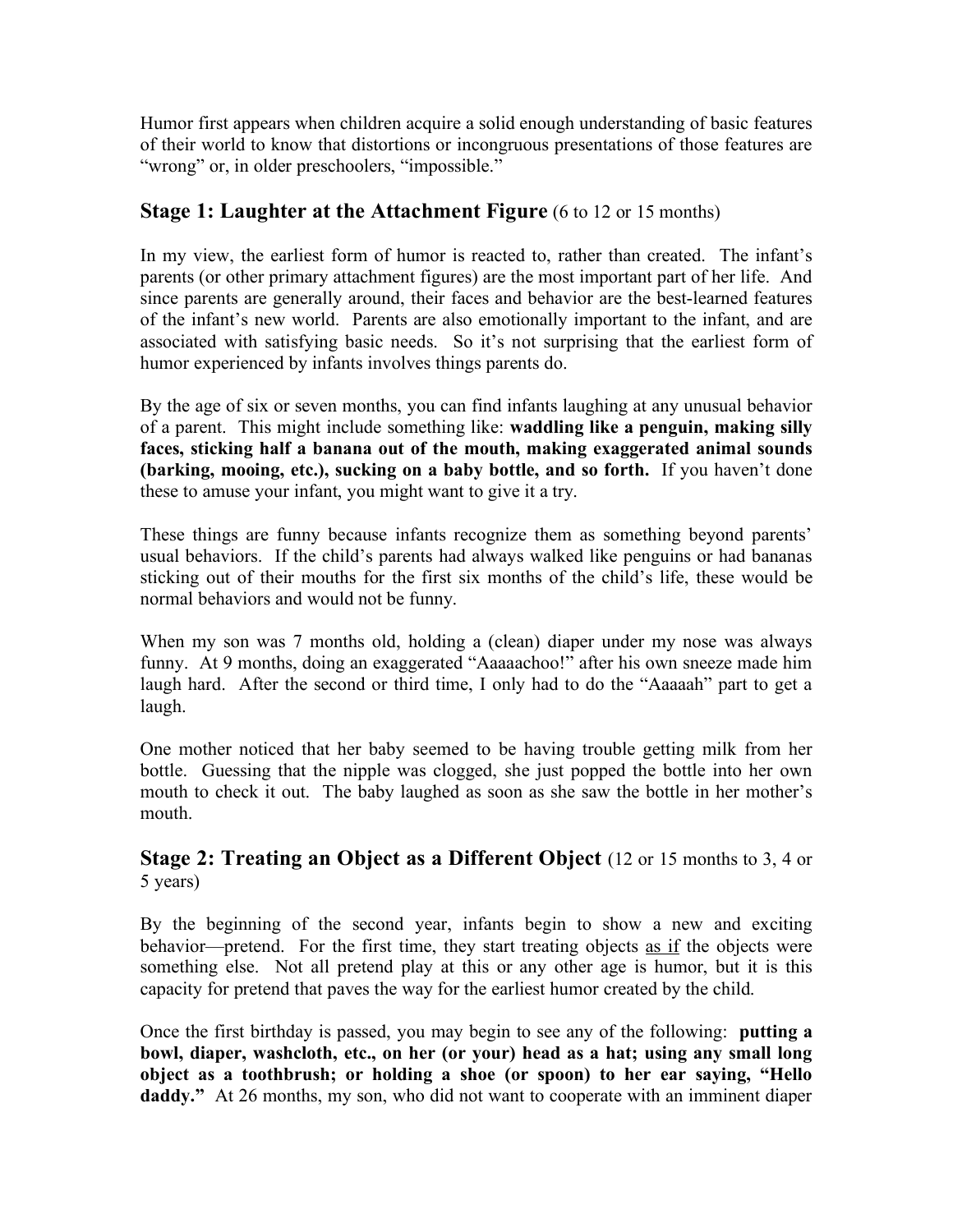change said, **"Don't want new diaper. Give tape new diaper."** He then put a videotape onto the new diaper and laughed. When he was 20 months, I put his pants on my head (like a hat) as I was getting him ready for bed. He laughed, and when I took them off, he quickly handed them back to me and said, "Again, again!" with a big grin on his face.

A classic example of Stage 2 humor occurred at 24 months, when he took his shoes and put them on his hands saying, "Look, shoes on." While he did not laugh this time, he had a mischievous smile on his face that reflected obvious pride in his insight.

#### **Stage 3: Misnaming Objects or Actions** (2 to 3 or 4 years)

While humor based on using objects in "wrong" ways continues, budding language skills generate new opportunities for humor. After age two, parents increasingly hear, "What's that? What's that?" Two-year-olds are very excited by the realization that everything has a name, and they are thirsty sponges for every name you can give them. Since they have built into them a strong drive to play with all new skills, it's just a matter of time before they begin playing with the names of things. So what do they do? They give you the wrong name!

Many parents first see this new form of humor in the "Show me you nose" game. Even if you've always played the game straight yourself, they day always arrives when you say, "Show me your nose," and your child gets a mischievous grin on her face and points to her ear! She may or may not laugh, but there's no doubt that this is pretty funny to her.

Once children achieve this insight—that it's hilarious to call something a name you know is wrong—every object or person is fair game. **Cats will be called dogs, mommy will be called daddy, daddy will be called the child's own name,** and so on. It's all just too funny! Go along with your children on this and enjoy their enjoyment.

#### **Stage 4a: Playing with Word Sounds** (not meanings) (3 to 5 years)

Several new forms of humor emerge by the end of the third year. Simply calling things by the wrong name continues to be funny after age two, but a new way of playing with words appears around age three (as early as  $2\frac{1}{2}$  in some children). Children become very attuned to the way words sound, and begin playing with the sounds themselves. This often takes the form of repeating variations of a familiar word over and over, such as **"daddy, faddy, paddy," or "silly, dilly, willy, squilly."**

Sound play may also show up by altering the sound of a single word in an otherwise normal sentence, such as **"I want more tato-wato-chatos"** for potatoes. Complete nonsense words may also appear, as in **"Let's all spooty-dotty-ditty-bip."** In the second half of his third year, my son enjoyed nonsense words so much that we often had verbal jousting sessions in which we would take turns hurling nonsense sounds at each other. This was great fun off and on for several months and a wonderful chance for family bonding.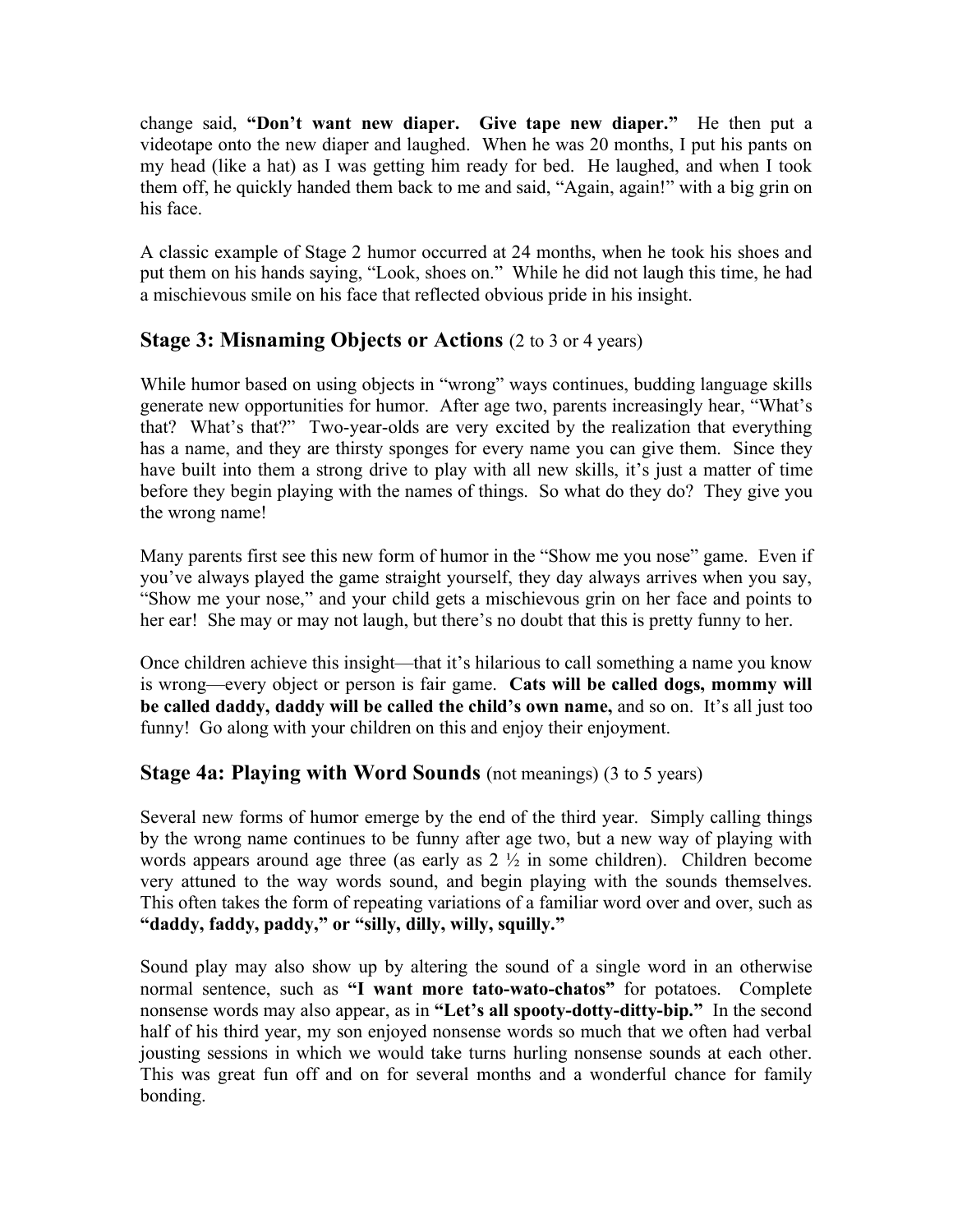#### **Stage 4b: Nonsense Real-Word Combinations** (3 to 5 years)

In addition to playing with the sounds of words, most (but not all) three-year-olds also start putting real words together in nonsensical combinations known to be wrong. Their budding linguistic competence tells them that words are put together in certain combinations, but not others. So we would expect them to find great fun in simply putting words together in silly ways that they know are wrong. These combinations appear to simply be another way of distorting the known properties of objects. The following are typical of this kind of humor:

#### **"I want more tree milk." "I have a mail box flower." "I want more potato (dirt, guitar, etc.) juice."**

My wife and I were especially delighted the day our son changed a familiar game we played. My wife or I would sing "peanut, peanut butter" and he would chime in "and jelly." Sometimes he would start out and we would say "and jelly." We would repeat this 5-10 times before he was ready to move on to something else. One day, at 28 months, instead of saying "and jelly," he said "and refrigerator," followed by "and light," "and daddy," etc. Anything that he happened to see at the moment was fair game.

#### **Stage 4c: Distortion of Features of Objects, People or Animals** (3 to 5 years)

By age three, children go beyond knowing that things have names to an understanding that these names apply to classes or categories of objects that share certain key features. Even though the child has been using the word "dog" correctly in referring to many different dogs, this is the first point at which "dog" is thought of as a category of animals with certain shared features. This includes barking (vs. meowing or mooing), a certain range of differences in size, color, hair length, etc., four feet, no hands, two ears, etc. A new form of humor, then, can be expected to involve a violation of any of these features that define "dog" in the child's mind.

Stage 3 humor still occurs at this point, but children are now beginning to play with concepts. Most now find it funnier to distort some aspect of their new conceptual understanding of objects than to simply call them by the wrong name. The examples below illustrate the most common forms of humor at this stage, although they are not exhaustive.

a) Adding features that don't belong: a dog's head on a man's body, a tree with cakes growing on it, cats and dogs coming from clouds instead of rain.

b) Removing features that do belong: a cat with no tail or legs, a car with no wheels, a person with no nose or ears.

c) Changing the shape, size, location, color, length, etc. of familiar things—a person with a square head, polka dot ears, or eyes in the wrong place.